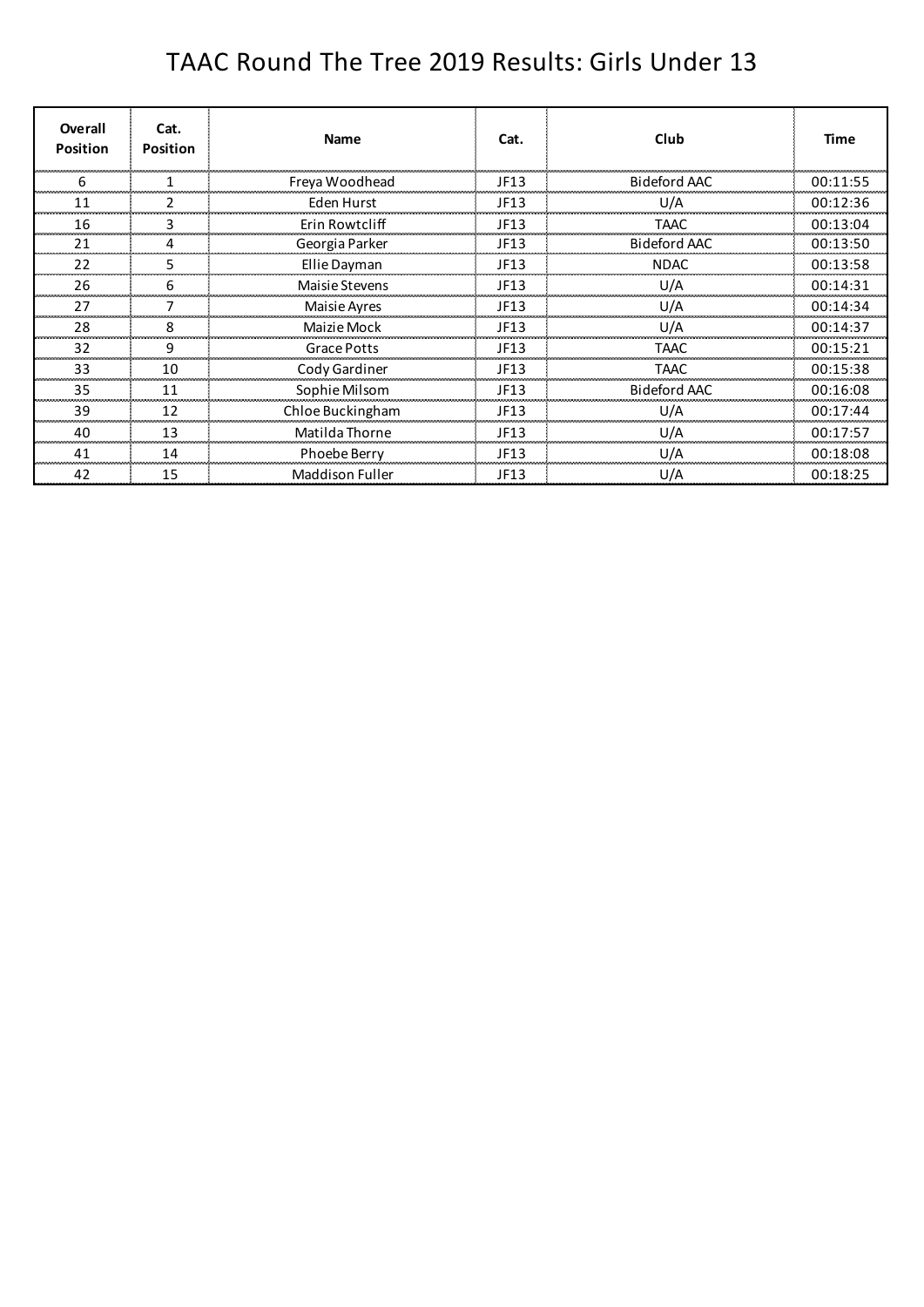## TAAC Round The Tree 2019 Results: Girls Under 16

| Overall<br><b>Position</b> | Cat.<br><b>Position</b> | Name                  | Cat. | Club         | Time     |
|----------------------------|-------------------------|-----------------------|------|--------------|----------|
|                            |                         | Tessica Parker        | JF16 | Bideford AAC | 00.11.58 |
|                            |                         | Eliza Banbury         | JF16 | TAAC.        | 00:12:05 |
|                            |                         | <b>Taryn Powe</b>     | JF16 | Bideford AAC | 00.12.44 |
|                            |                         | Ailis Temple-Thurston | JF16 | Bideford AAC | 00.12.49 |
| 18                         |                         | Juliet Reed           | JF16 | TASC.        | 00.13.20 |
| 2በ                         |                         | Lauren Parker         | JF16 | TASC         | 00:13:28 |
| າ ລ                        |                         | Poppy Alice Rooke     | JF16 | 11 I A       | 00:14:08 |
|                            |                         | Fllen Webber          | JF16 | TASC         | 00.16.31 |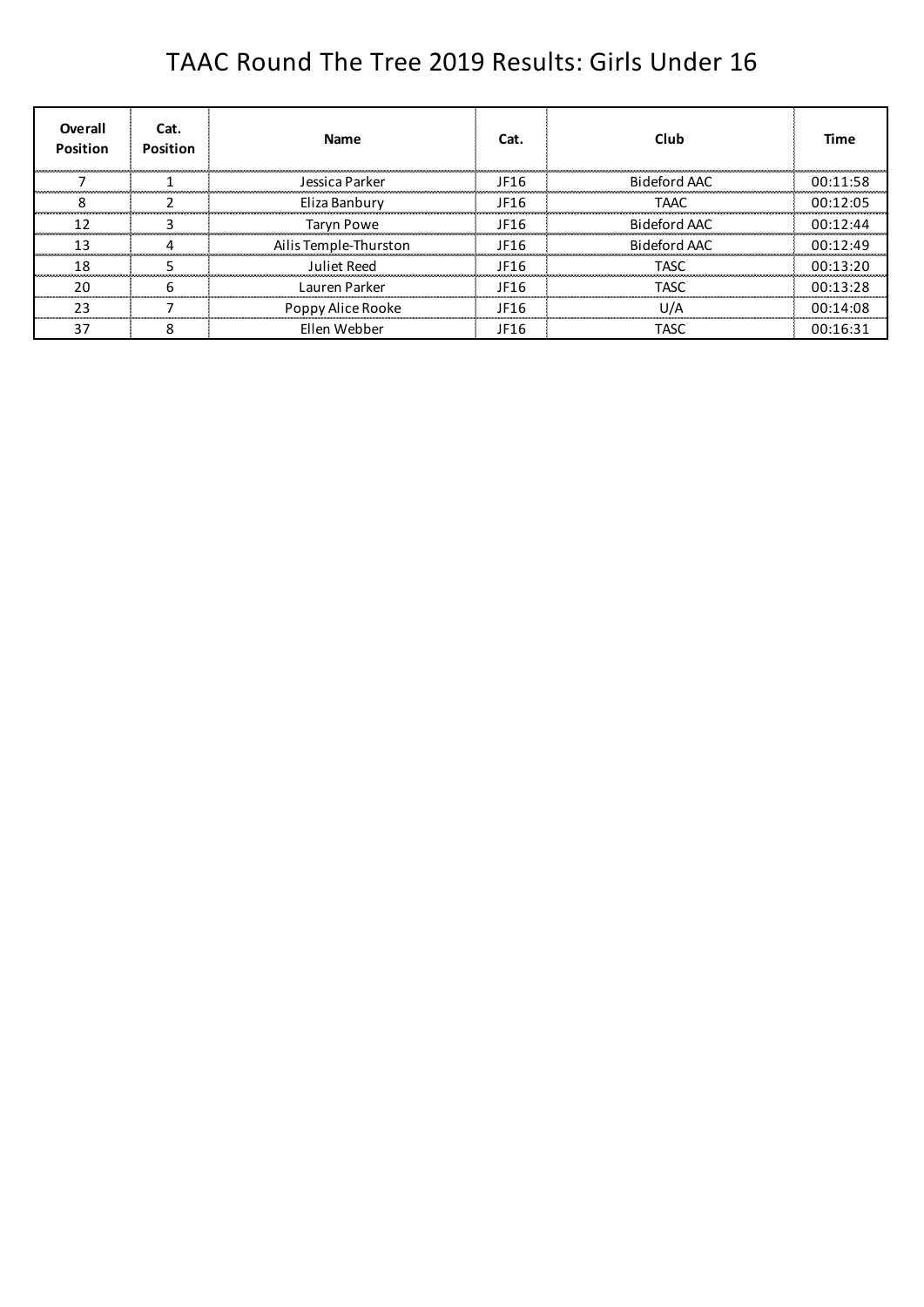## TAAC Round The Tree 2019 Results: Boys Under 13

| Overall<br><b>Position</b> | Cat.<br>Position | <b>Name</b>           | Cat. | Club                          | Time     |
|----------------------------|------------------|-----------------------|------|-------------------------------|----------|
|                            |                  | Charlie Pilkington    | IM13 | Bideford AAC                  | 00.11.30 |
|                            |                  | <b>William Prouse</b> | JM13 | Bideford AAC                  | 00.12.59 |
| 1 Q                        |                  | <b>Finley Cloak</b>   | JM13 | Bideford AAC                  | 00.13.22 |
| າ ດ                        |                  | Henry Shadbolt        | JM13 | 1 I / A                       | 00:14:50 |
| 30                         |                  | I exi Reeves          | IM13 | Bideford AAC                  | 00:15:07 |
| 31                         |                  | Jack Hoare            | JM13 | Torrington Rugby Club         | 00:15:19 |
| 34                         |                  | Sidney Hill           | IM13 | <b>Torrington Boxing Club</b> | 00:15:56 |
|                            |                  | <b>Harry Pledger</b>  | JM13 |                               | 00.19.31 |